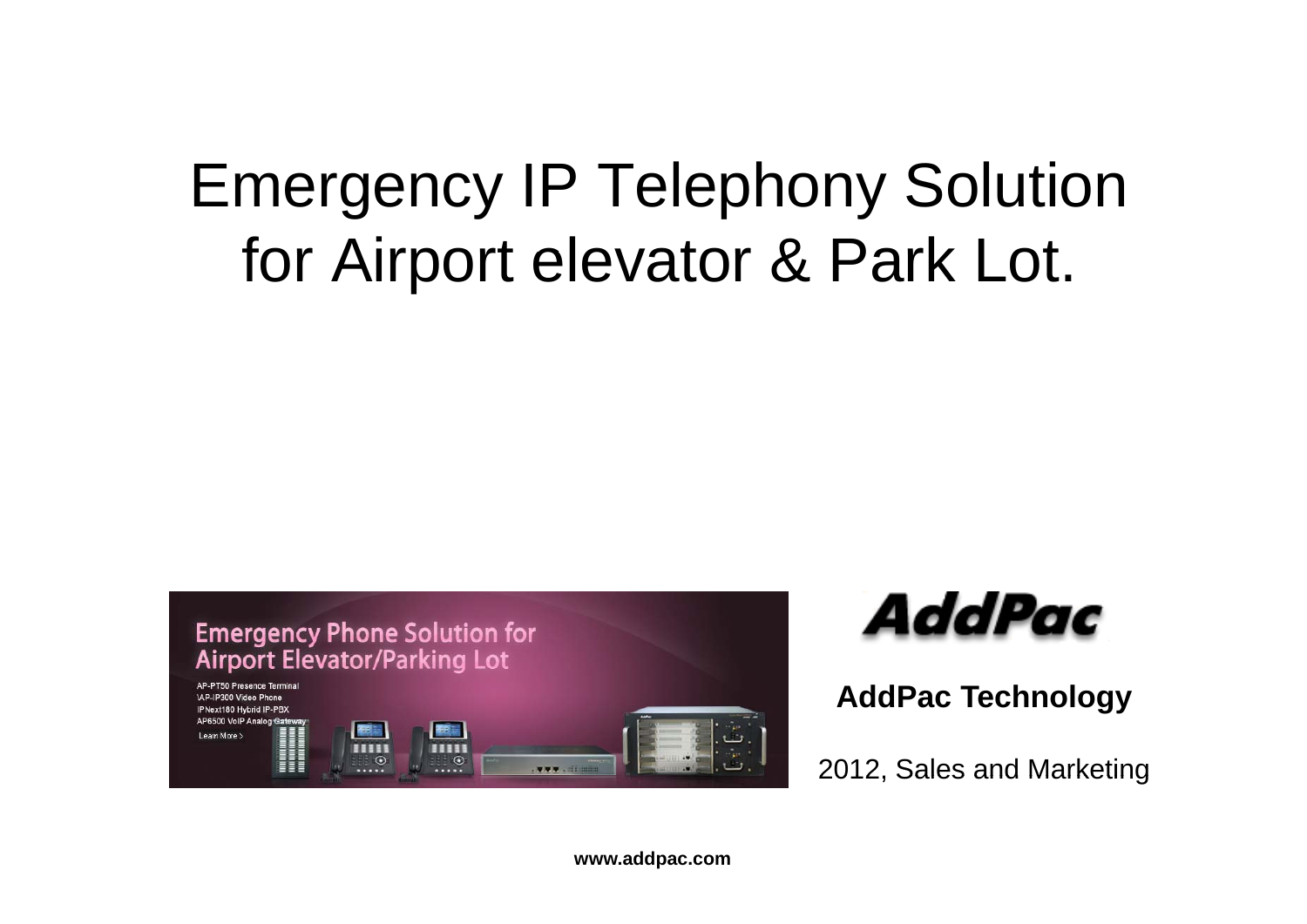### **Contents**

- $\bullet$ IP Telephony Network Diagram
- $\bullet$  IP Telephony Solution Components (Example)
	- AP6500 Large Scale VoIP Gateway (Long Distance Support) Gateway Support)
	- IPNext180 Hybrid IP-PBX
	- AP-IP300 IP Phone
	- AP-PT50 Extend Key Box (Speed-Dial & User Presence Lamp)



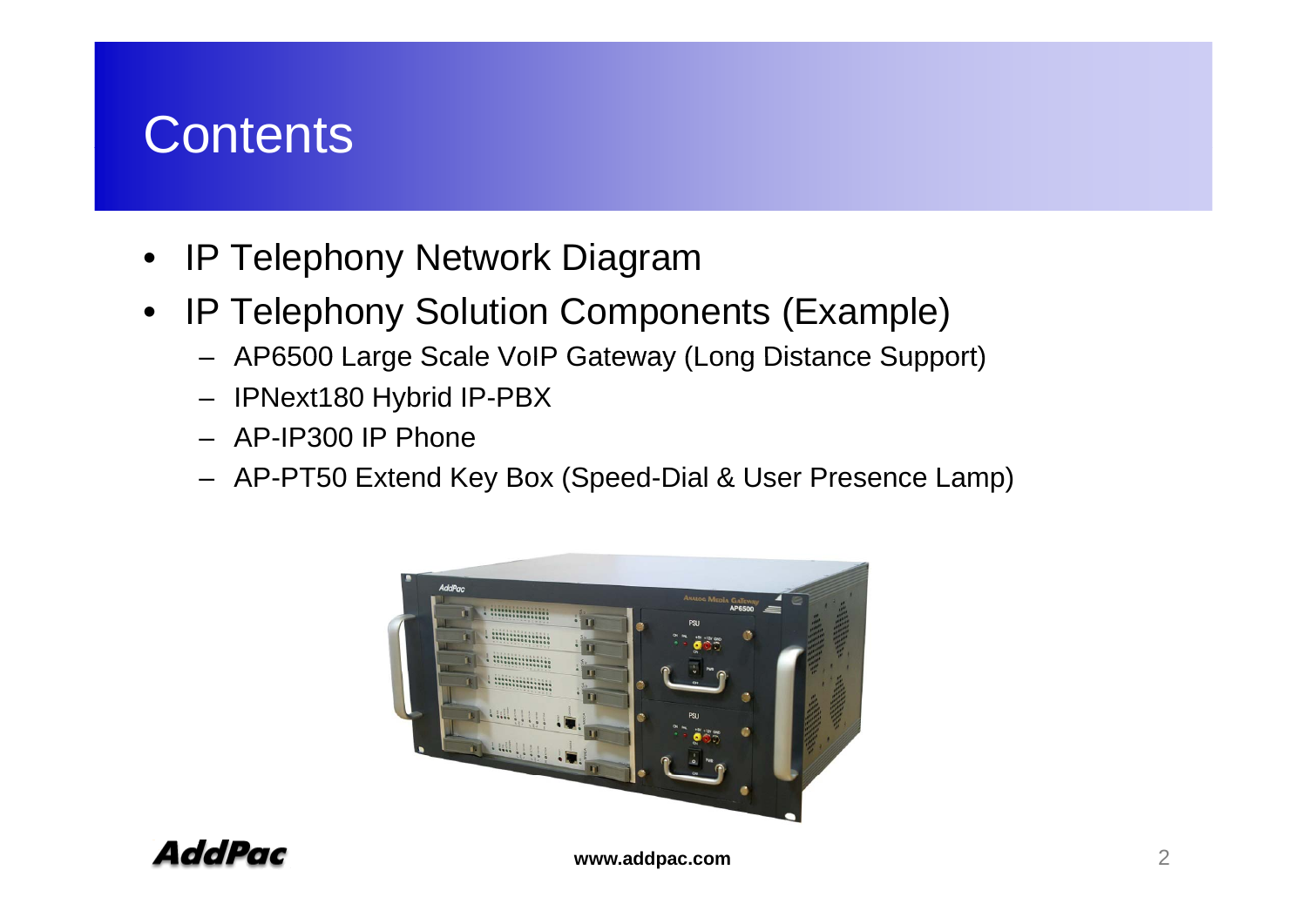### IP Telephony Network Diagram

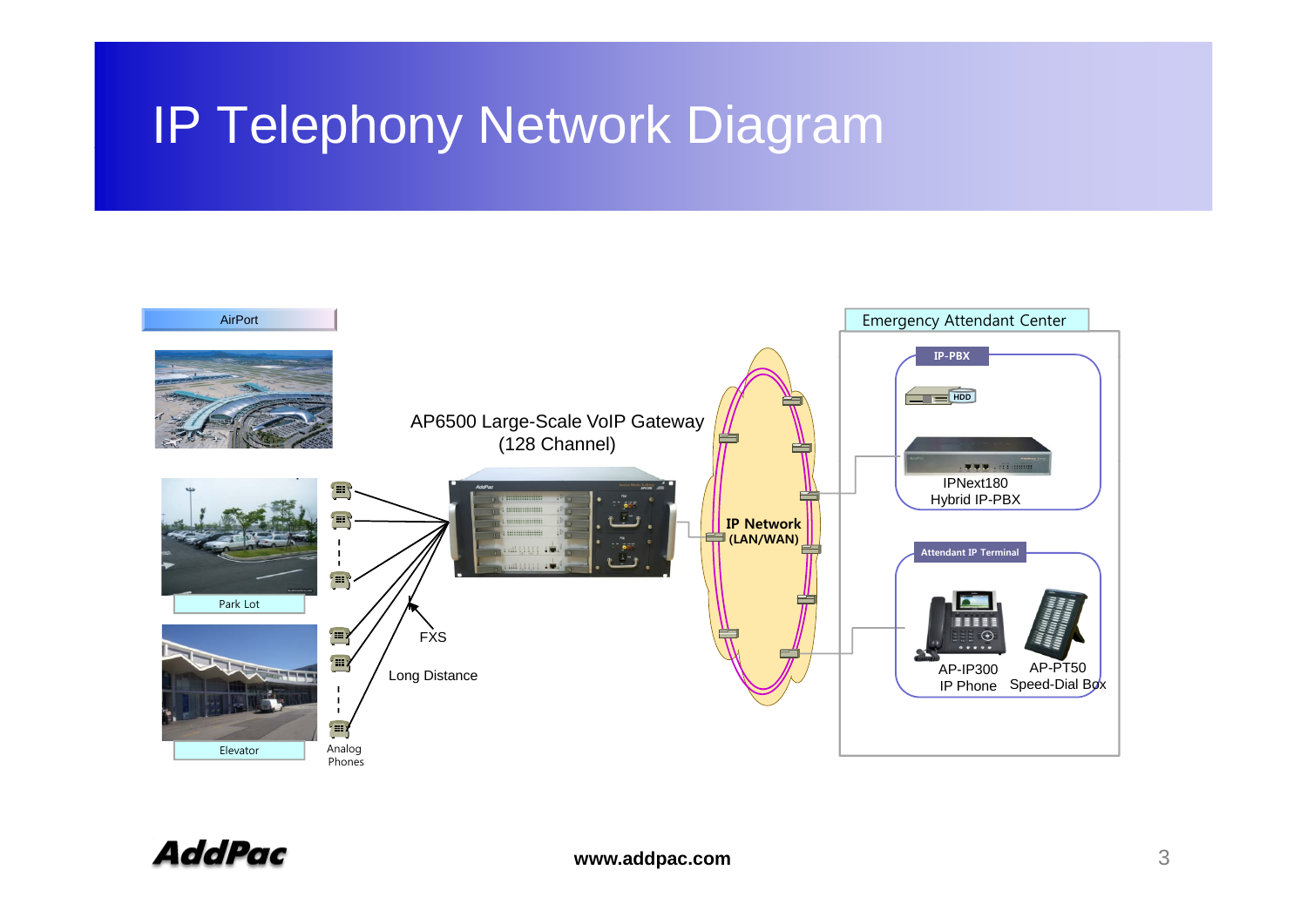## IP Telephony Solution **Components**

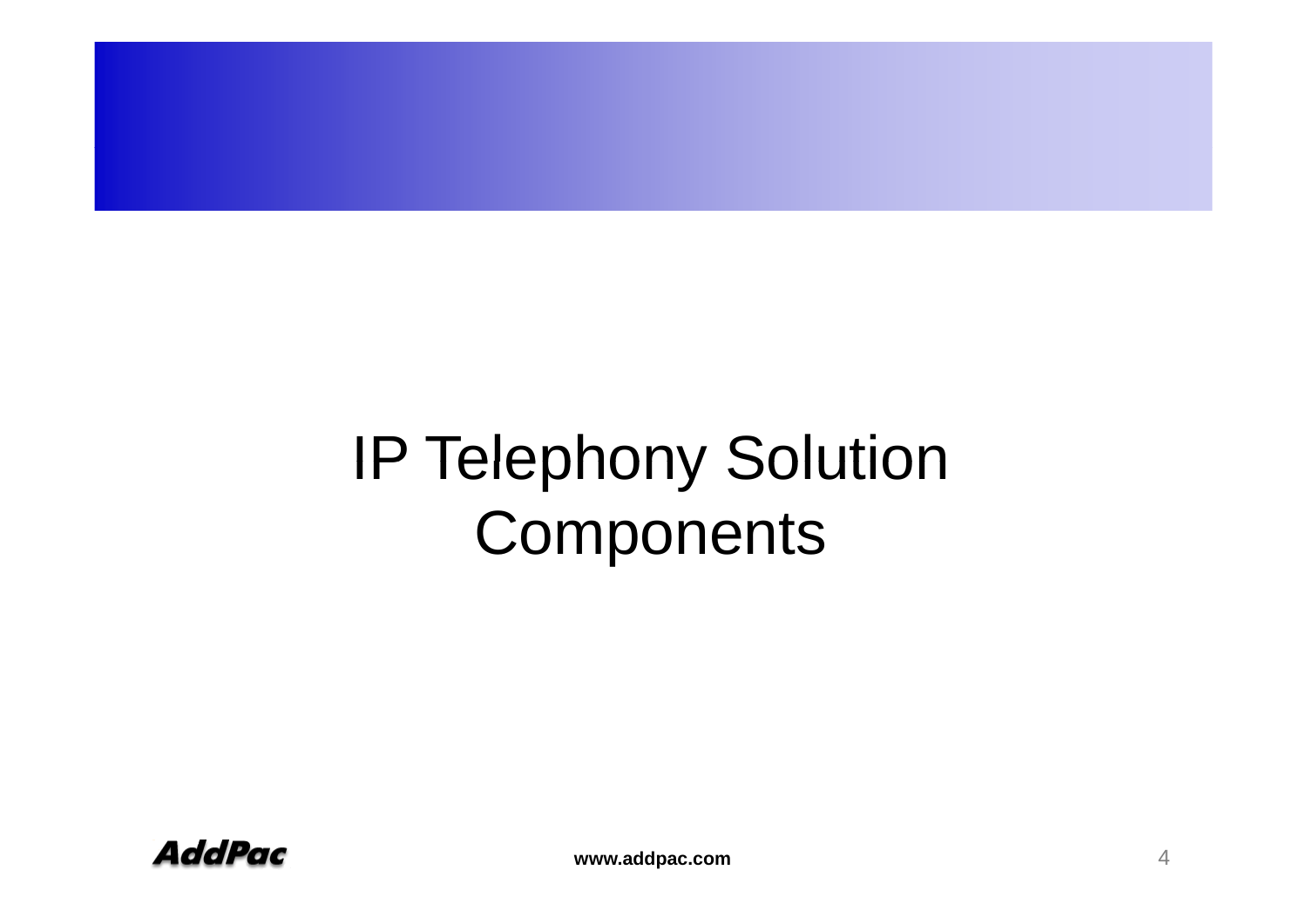## AP6500 VoIP Gateway (Large Scale, Long Distance)

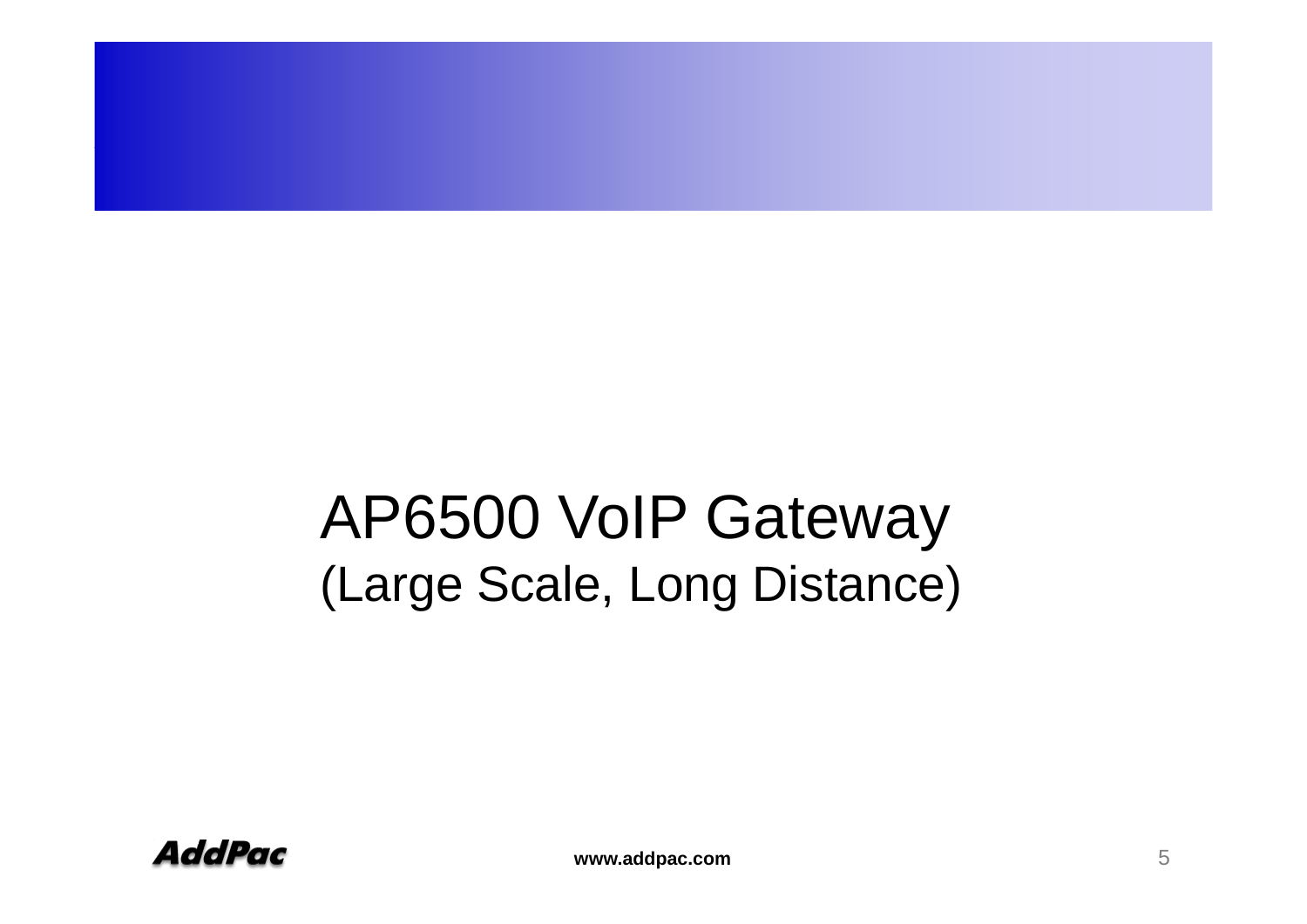### Large Capacity VoIP Gateways

| Product                               | AP6500                            | AP6800                              |  |
|---------------------------------------|-----------------------------------|-------------------------------------|--|
|                                       |                                   |                                     |  |
| Available VoIP<br><b>Modules</b>      | AP-N1-FXS32<br>AP-N1-FXO32        | AP-N1-FXS32<br>AP-N1-FXO32          |  |
| <b>Analog Ports</b>                   | Up to 128<br>(32-Port Module x 4) | Up to $256$<br>(32-Port Module x 8) |  |
| Signaling                             | SIP, H.323                        | SIP, H.323                          |  |
| <b>CPU Redundancy</b><br>(Dual CPU)   | Support<br>(Option)               | Support<br>(Option)                 |  |
| E&M                                   | N/A                               | N/A                                 |  |
| Module Slot for<br><b>VoIP Module</b> | 4 Slots                           | 8 Slots                             |  |
| <b>LAN Port</b>                       | $\overline{2}$                    | $\overline{2}$                      |  |
| Console                               | 1                                 | 1                                   |  |
| <b>Dual Power Supply</b><br>(Option)  | Support                           | Support                             |  |

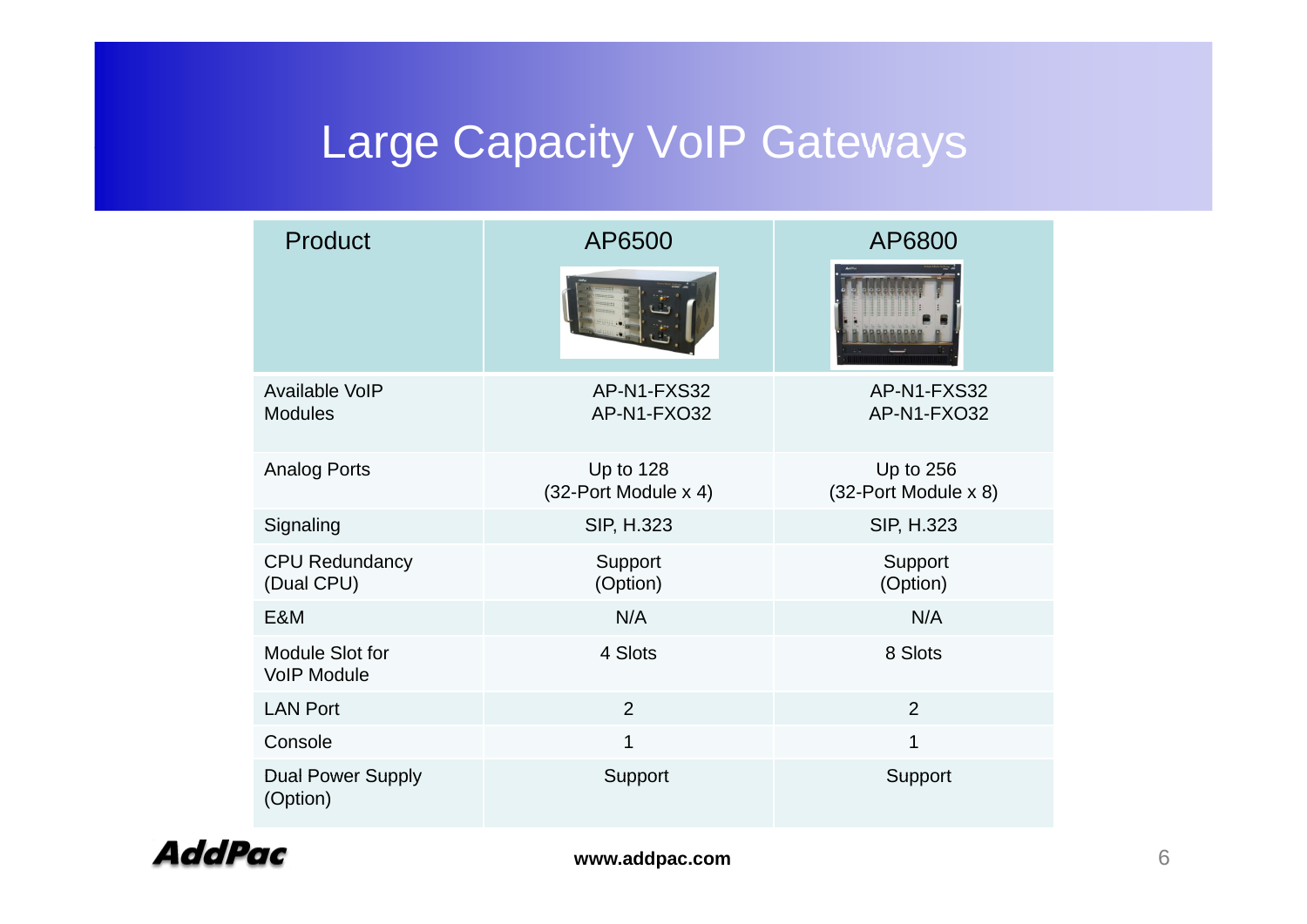### Main Features

AP6500 Large Scale VoIP Gateway

- H.323/SIP/MGCP Concurrent Triple Stack Support
- High Performance RISC Processor
- Optional Dual CPU Redundancy (Active, Standby) for System Stability
	- SIP/MGCP Concurrent Redundancy Stack Support
- Dual Power Redundancy (AC, DC ) selectable at ordering
- Hot-Swap Function Support
- Up to 128 Analog Interface Port (32Port Board x 4 Ea) Support
- Two(2) 10/100/1000Mbps Giga-Bit Ethernet Interface
- G.711/G.726/G.723/G.729, T.38 Fax , VAD, etc
- Powerful Network Protocols (PPPoE, DHCP, Static Routing, etc)
- Firmware Upgradeable Architecture
- VPMS (VoIP Plug&Play Management System) for Large Scale Deployment
- Advanced Voice QoS Mechanism \_ \_ \_ \_ \_ \_ \_

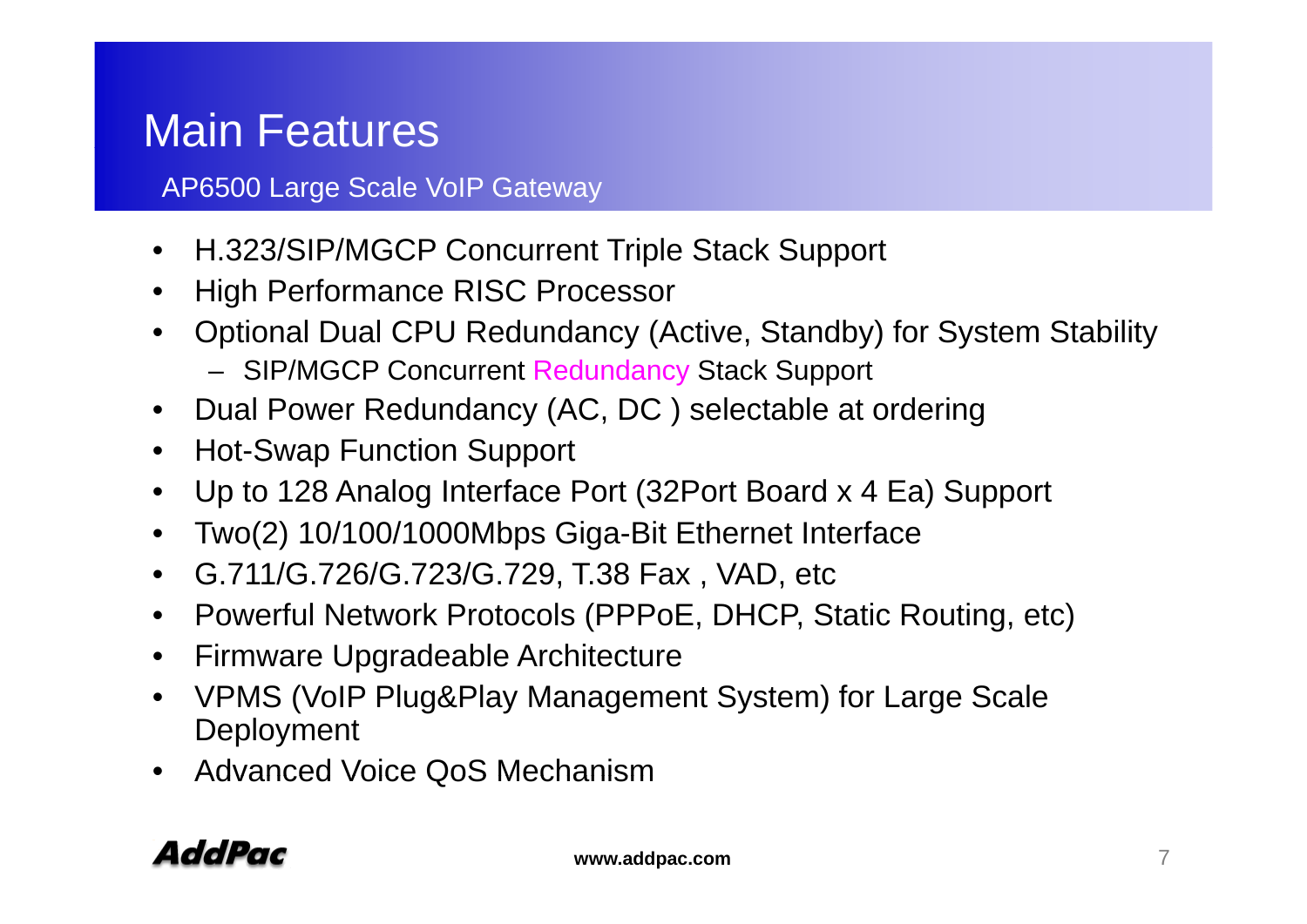## Hardware Specification RISC CPU

AP6500 Large Scale VoIP Gateway



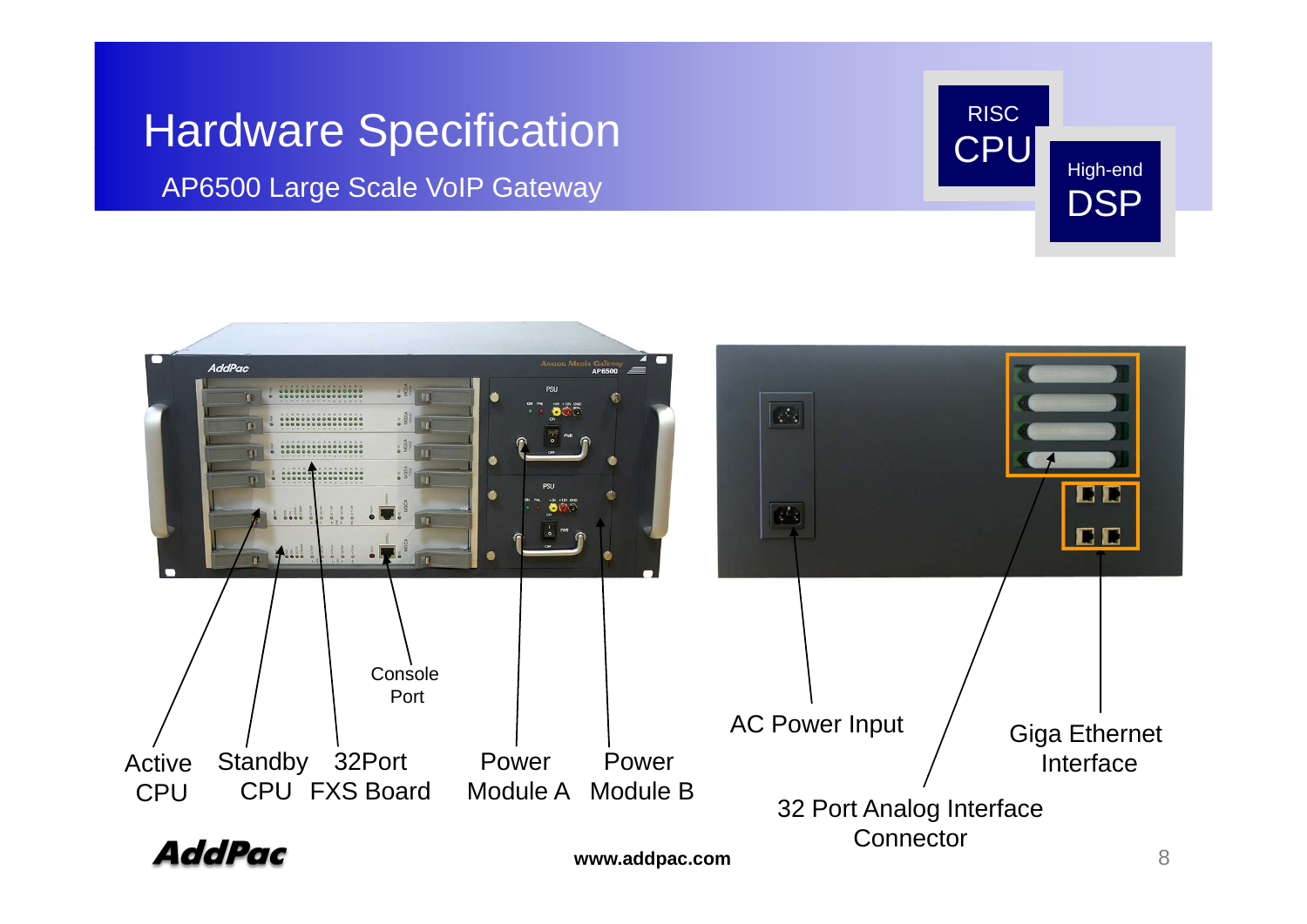

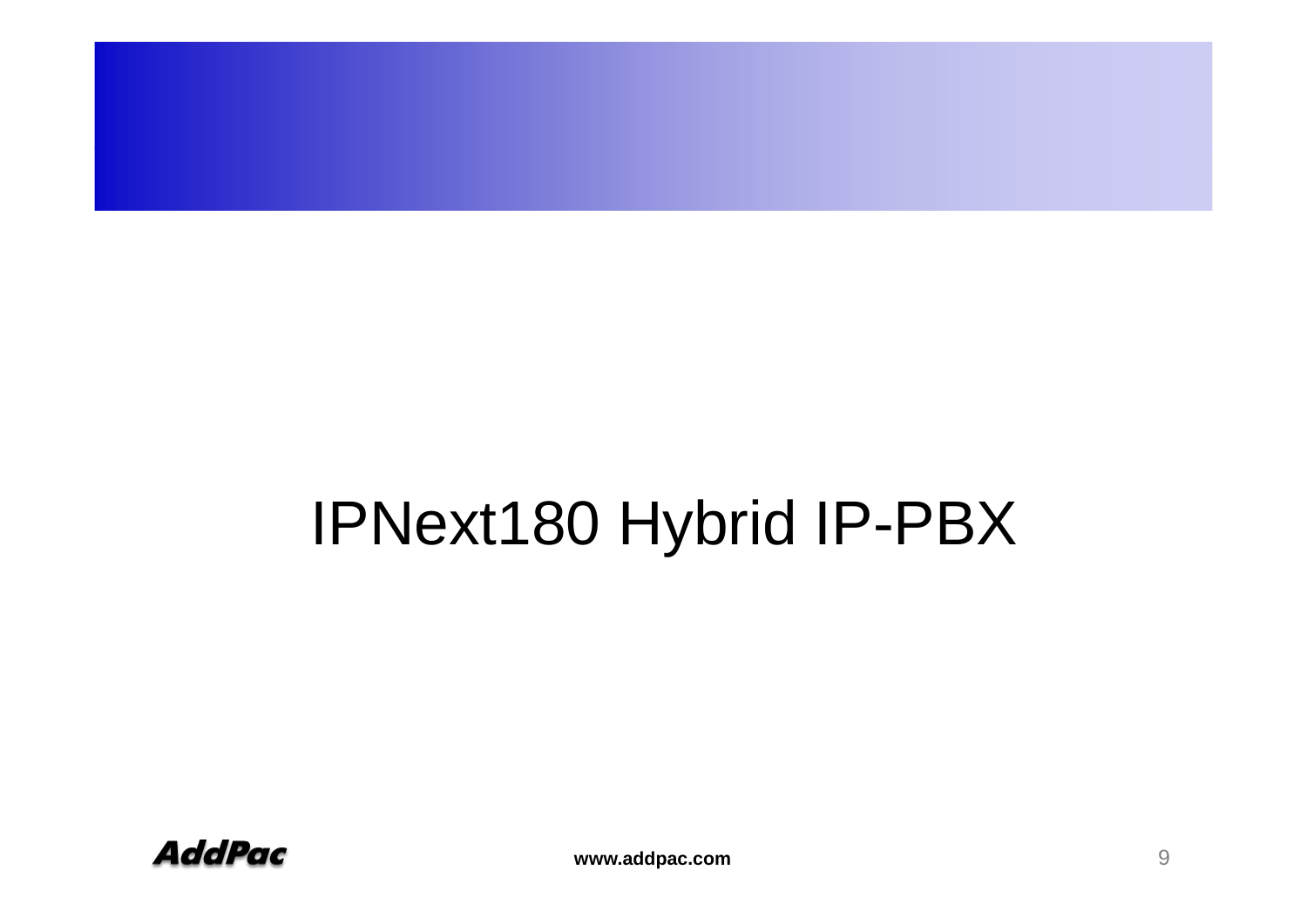### IPNext SMB IP-PBX Comparison Table

|                                                                      | <b>Model</b> | IPNext250                   | IPNext230                   | IPNext210                        | IPNext190                  | IPNext180                 |
|----------------------------------------------------------------------|--------------|-----------------------------|-----------------------------|----------------------------------|----------------------------|---------------------------|
| <b>Service Features</b>                                              |              |                             | ANTH HILL                   | 8<br><b>THILL.</b><br><b>UNK</b> |                            |                           |
| <b>Registration User</b><br>Number                                   |              | 200                         | 200                         | 150                              | 150                        | 100                       |
| <b>Concurrent Call User</b><br>Number                                |              | 100                         | 60                          | 50                               | 50                         | 30                        |
| IPv4/IPv6 Dual<br><b>Stack Support</b>                               |              | Support                     | Support                     | Support                          | Support                    | Support                   |
| VoIP<br>Signaling                                                    | Internal     | <b>SIP</b>                  | <b>SIP</b>                  | <b>SIP</b>                       | <b>SIP</b>                 | <b>SIP</b>                |
|                                                                      | External     | <b>H.323/SIP</b>            | <b>H.323/SIP</b>            | <b>H.323/SIP</b>                 | <b>H.323/SIP</b>           | <b>H.323/SIP</b>          |
| Powerful IVR, UMS,<br>Media Service, User<br><b>Presence Service</b> |              | Support                     | Support                     | Support                          | Support                    | Support                   |
| <b>RTP Proxy Service</b><br>(IPv6, Private IP)                       |              | <b>Support</b>              | Support                     | Support                          | <b>Support</b>             | <b>Support</b>            |
| <b>LAN Port</b>                                                      |              | $\overline{2}$              | $\overline{2}$              | $\overline{2}$                   | $\overline{2}$             | $\overline{2}$            |
| <b>VoIP Module Slots for</b><br><b>PSTN</b>                          |              | 10 Slots<br>(8 Port Module) | 15 Slots<br>(4 Port Module) | 4 Slots<br>(8 Port Module)       | 4 Slots<br>(8 Port Module) | 2Slots<br>(8 Port Module) |
| <b>VoIP Interface</b>                                                |              | FXS, FXO, E1/T1             | FXS, FXO,<br>E&M, E1/T1     | FXS, FXO, E&M,<br>E1/T1          | FXS, FXO, E1/T1            | FXS, FXO, E1/T            |
| Aaarac<br>www.addpac.com                                             |              |                             |                             |                                  | 10                         |                           |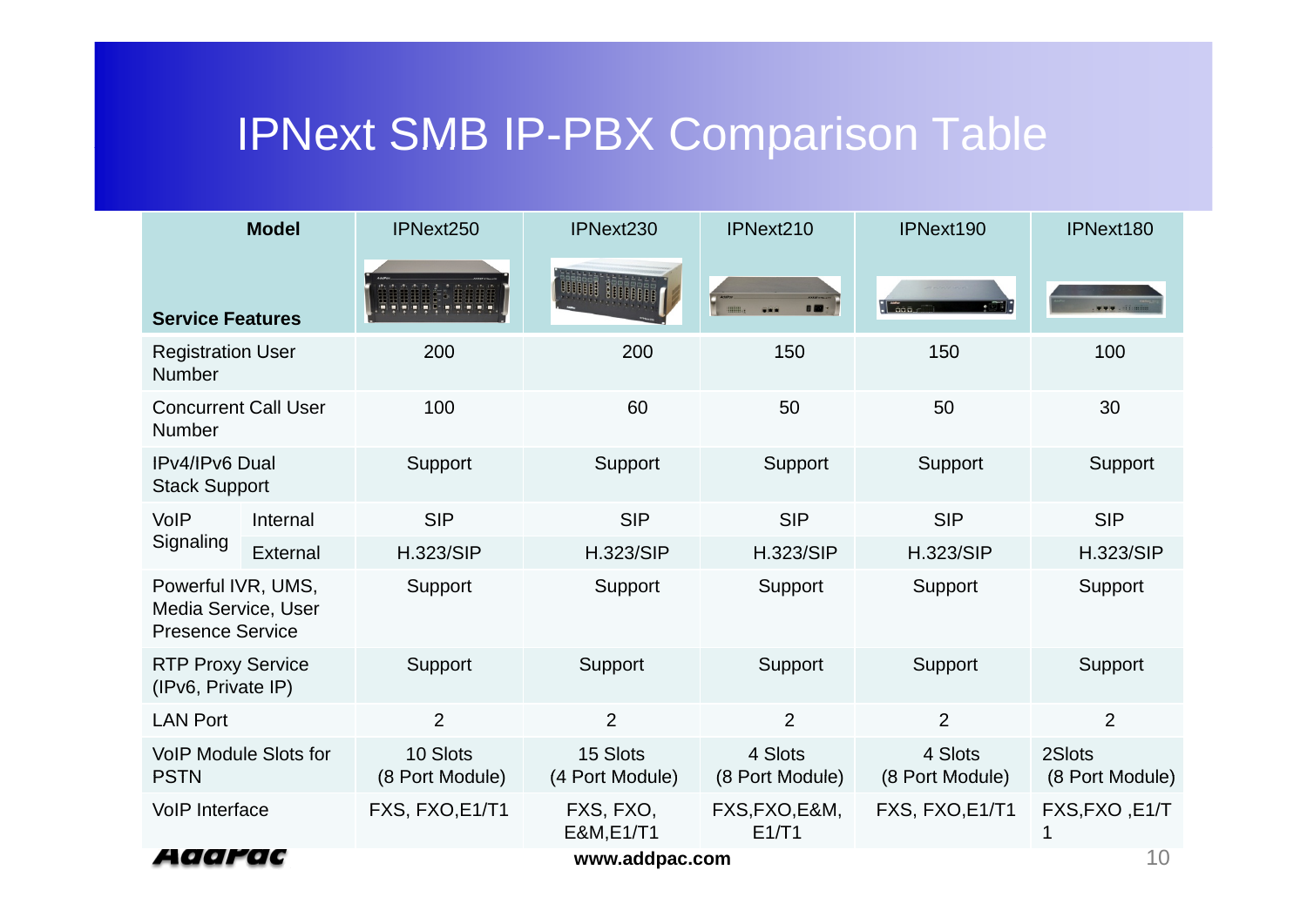### Main Features

#### IPNext180 Hybrid IP-PBX

- •SIP Application Server, Proxy, Registrar and Location Server
- •Multiple ITSP Trunk with SIP & H.323 Accounts Support
- •High Performance RISC & Programmable DSP Architecture
- $\bullet$ Two(2) 10/100Mbps Fast Ethernet (IP Share ,etc)
- •2 Module Slots for VoIP Gateway Interface, Up to 16 Port (Analog)
- •FXS, FXO Interface ( 8 Port VoIP Module) Module, Digital E1/T1 Module
- $\bullet$ VoIP Gateway : G.711/G.726/G.723/G.729, T.38 Fax , VAD, etc
- •Powerful Network Protocols (PPPoE, DHCP, Static Routing, etc)
- •IPv4/IPv6 Dual Stack
- $\bullet$ RTP Proxy Function Embedded for Private IP and IPv6 Address Interworking
- •User Presence Service for Smart Multimedia Messenger and Smart IP Phone
- $\bullet$ IVR Scenario Editor, Three Party Conference (G.711)
- •Unified Messaging Service (Voice Mail, etc)
- •Firmware Upgradeable Architecture
- •Smart Multimedia Manager for IP-PBX Management
- •Smart Messenger Service for UC
- •Advanced Voice QoS Mechanism
- •Various Call Scenario (Call Pickup, Call Park, Call Transfer, etc)
- •• Various IP Terminal Support (Video Phone, IP Phone, WiFi Phone, Soft Phone)

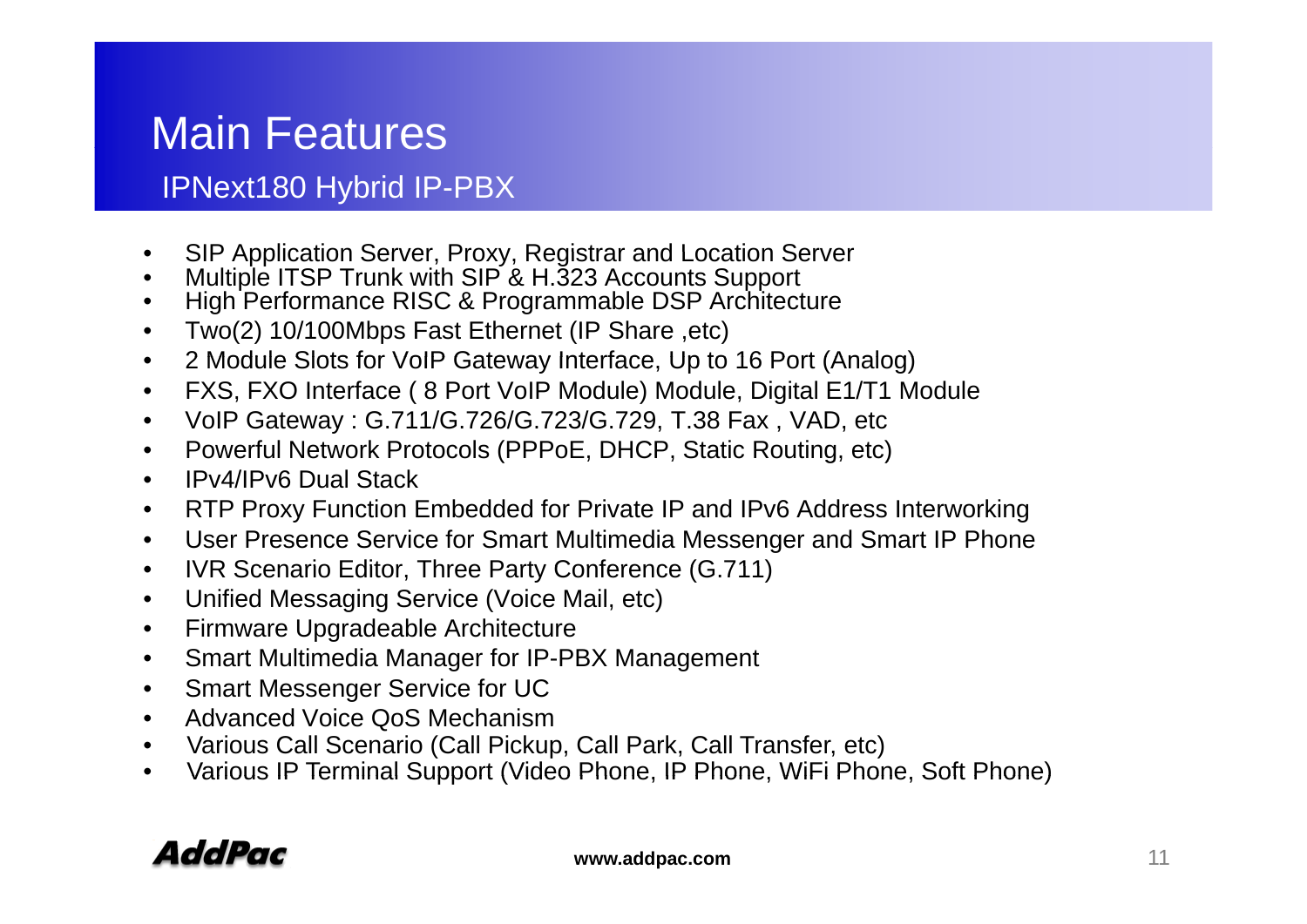## Hardware Specification **CPU**

IPNext180 Hybrid IP-PBX

- RISC Microprocessor Computing Power •
- • Main Chassis
	- Fixed Network Interface
		- Two(2) 10/100Mbps Fast Ethernet
		- One(1) RS-232C Console (RJ45)
	- –Two(2) VoIP Module Slots for FXS, FXO etc





**RISC** 

 $\textsf{CPU}$  High-end

**DSP**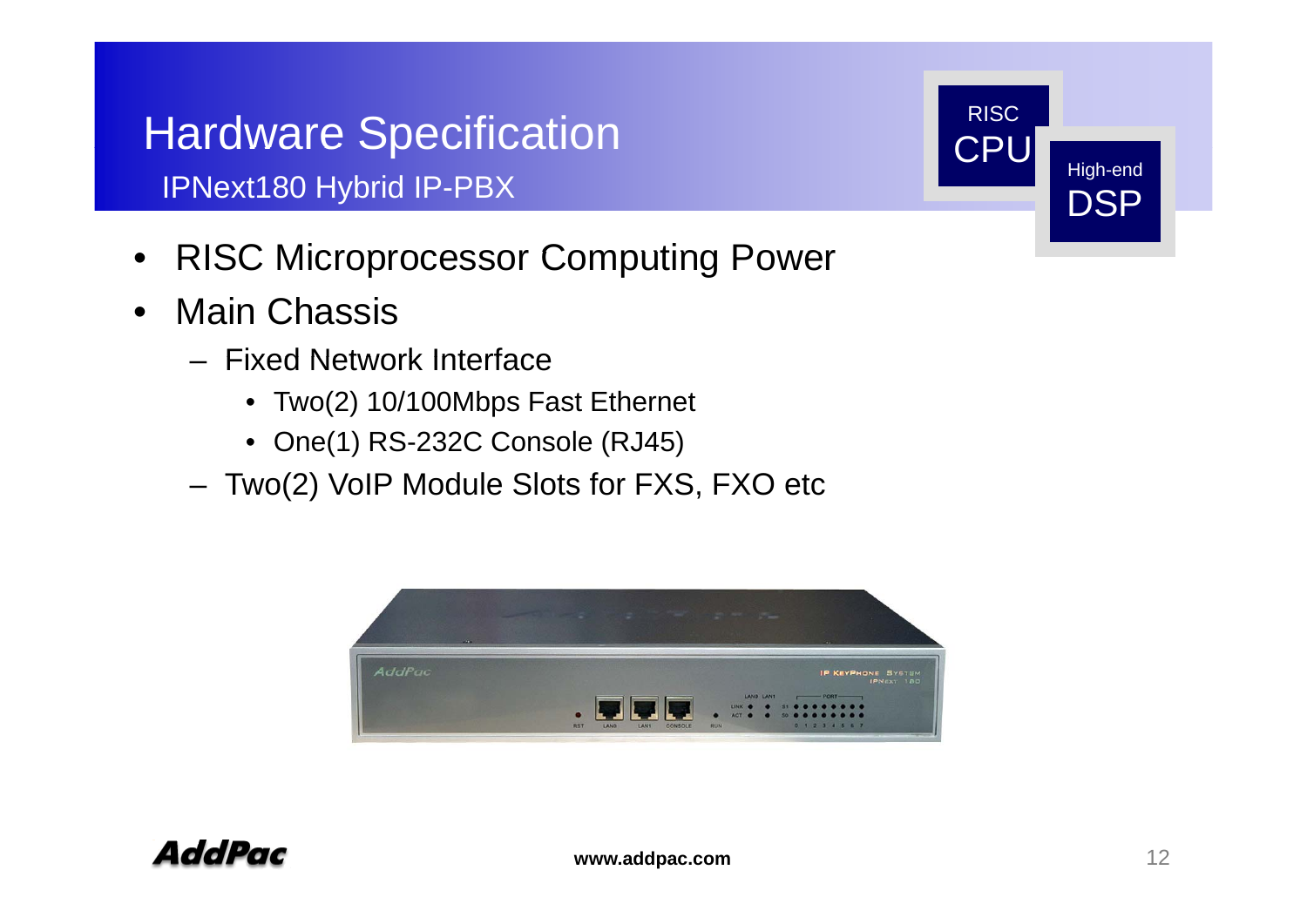### Hardware Specification **CPU** IPNext180 Hybrid IP-PBX



#### IPNext 180 Front Side



AddPac

**www.addpac.com** 13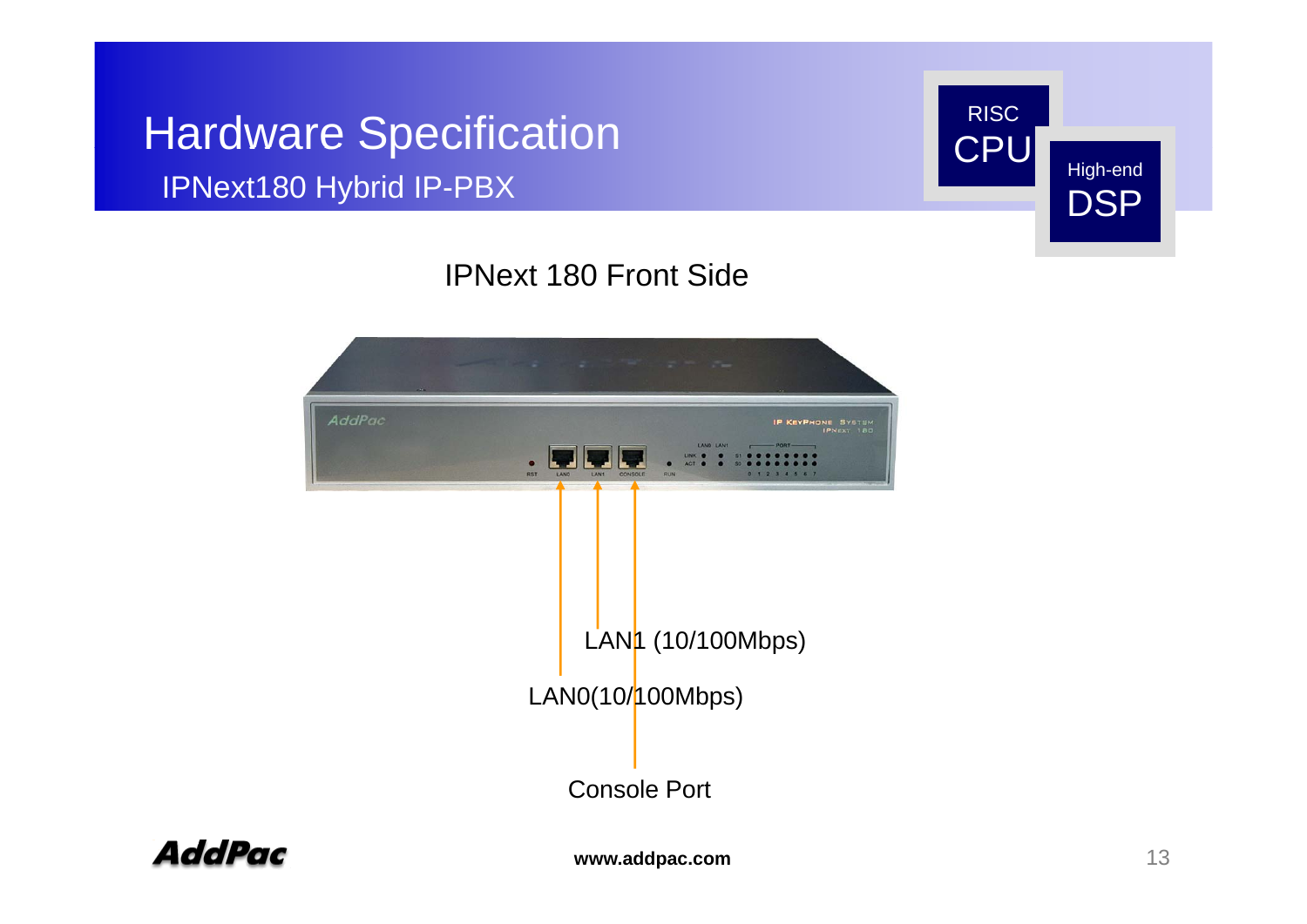## Hardware Specification **CPU**

#### IPNext180 Hybrid IP-PBX





Hot-Swap Switch & LAMP Indication

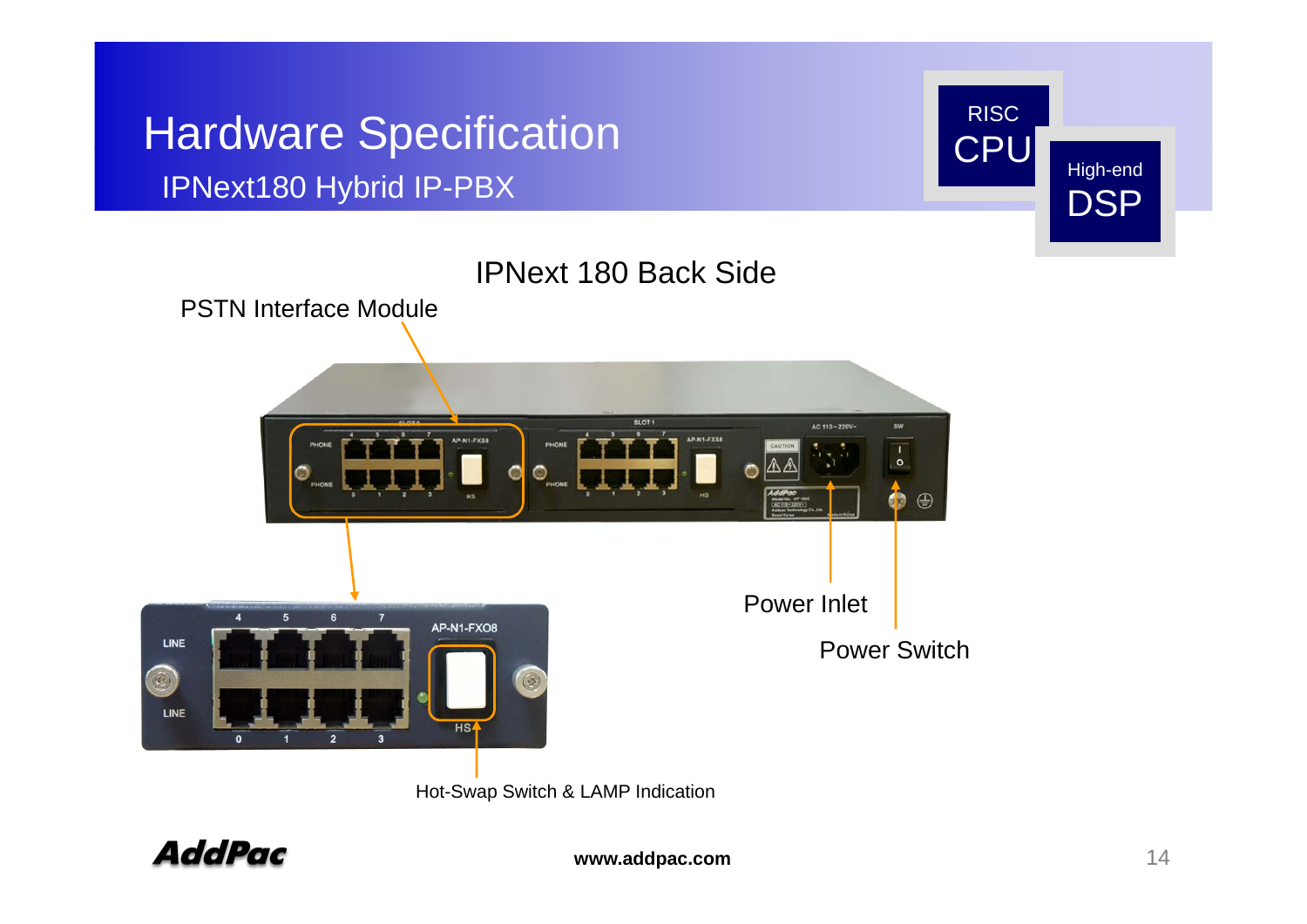### Hardware Specification **CPU** IPNext180 Hybrid IP-PBX

RISCCPU High-end DSP

• VoIP Interface Module

| AP-N1-FXS8        | 8-Port FXS Voice Processing Module<br>$(8 \times RJ11)$         |
|-------------------|-----------------------------------------------------------------|
| AP-N1-FXO8        | 8-Port FXO Voice Processing Module<br>$(8 \times RJ11)$         |
| AP-N1-FXO4S4      | 4-Port FXO and 4-Port FXS Voice<br>Processing Module (8 x RJ11) |
| <b>AP-N1-E1T1</b> | 1-Port VoIP Digital E1/T1 Interface<br>Module(1xRJ45)           |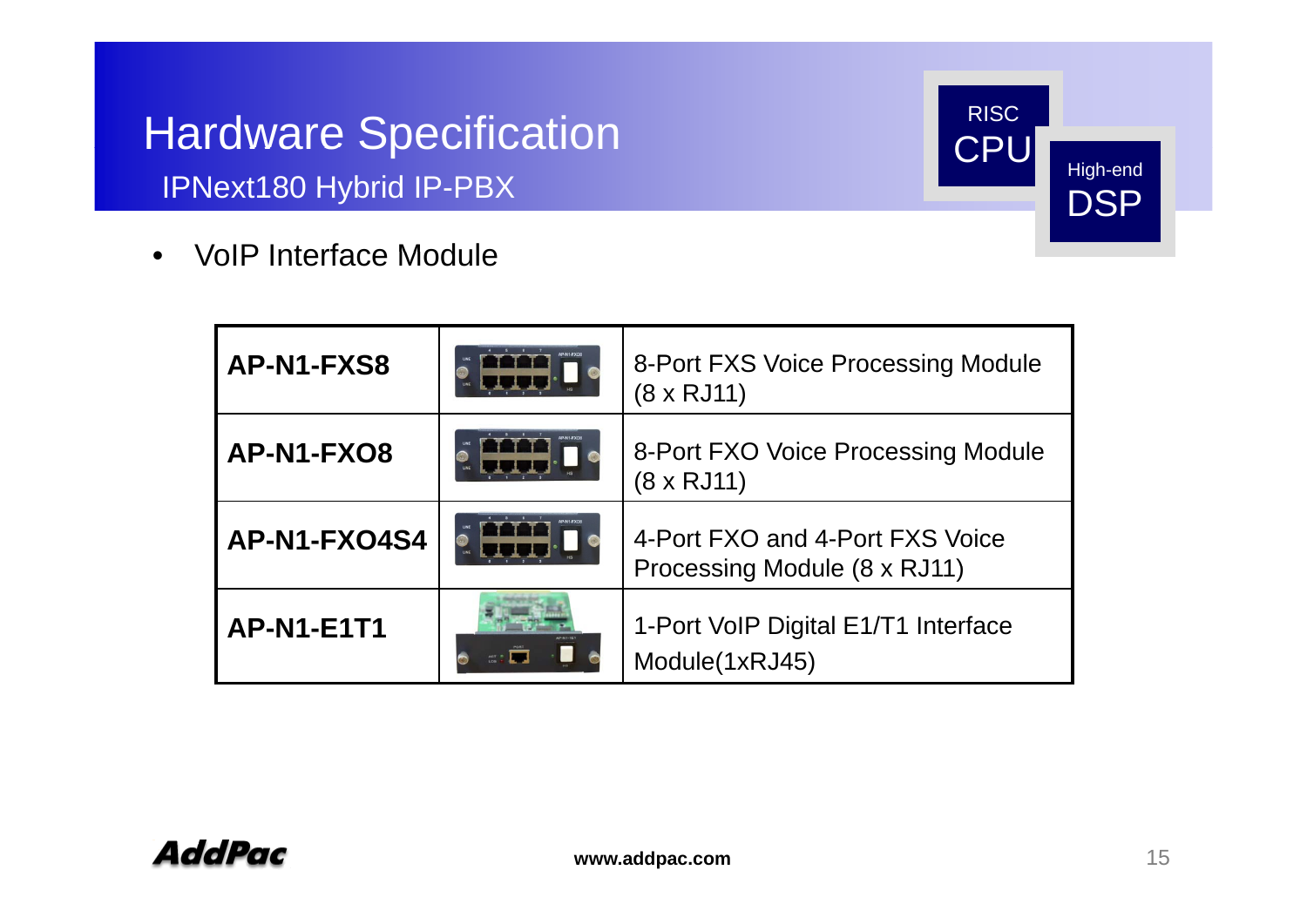

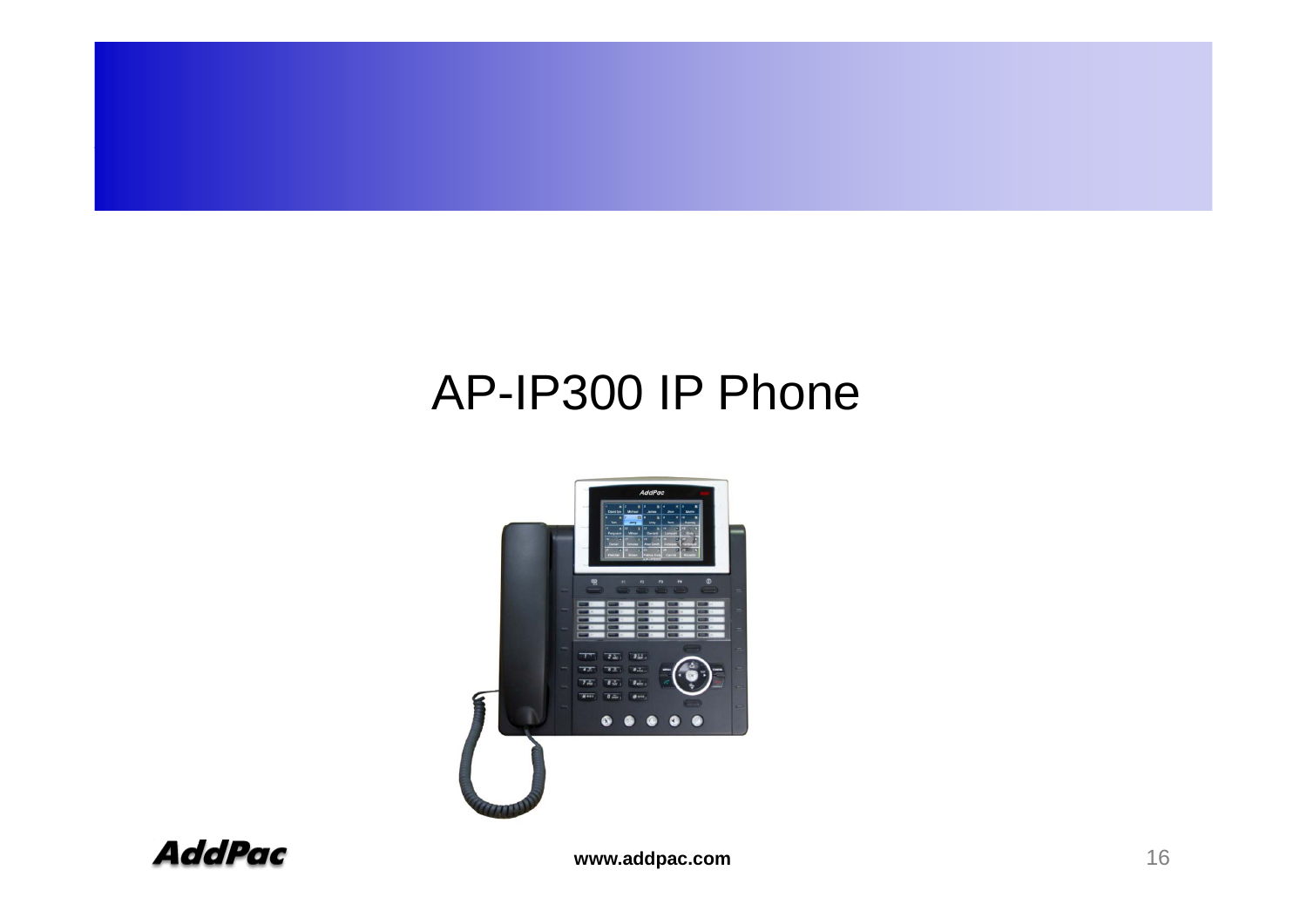### Main Features

- 4.3 Inch Color LCD Display
- External I/O Interface
	- Audio In/Out
	- Two(2) Fast Ethernet Interface
	- PSTN FXO Interface (optional)
- PoE (Power over Ethernet) Support
- 25 Speed Dial button with Presence Indication Lamp
- •Audio Broadcasting Controller & Terminal
- $\bullet$ Providing Powerful Push-to-Talk Service
- Powerful Color GUI
- IPv4/IPv6 Address Support
- SIP, H.323 Signaling Support
- •High-end Error Resilient Against Various Packet Error

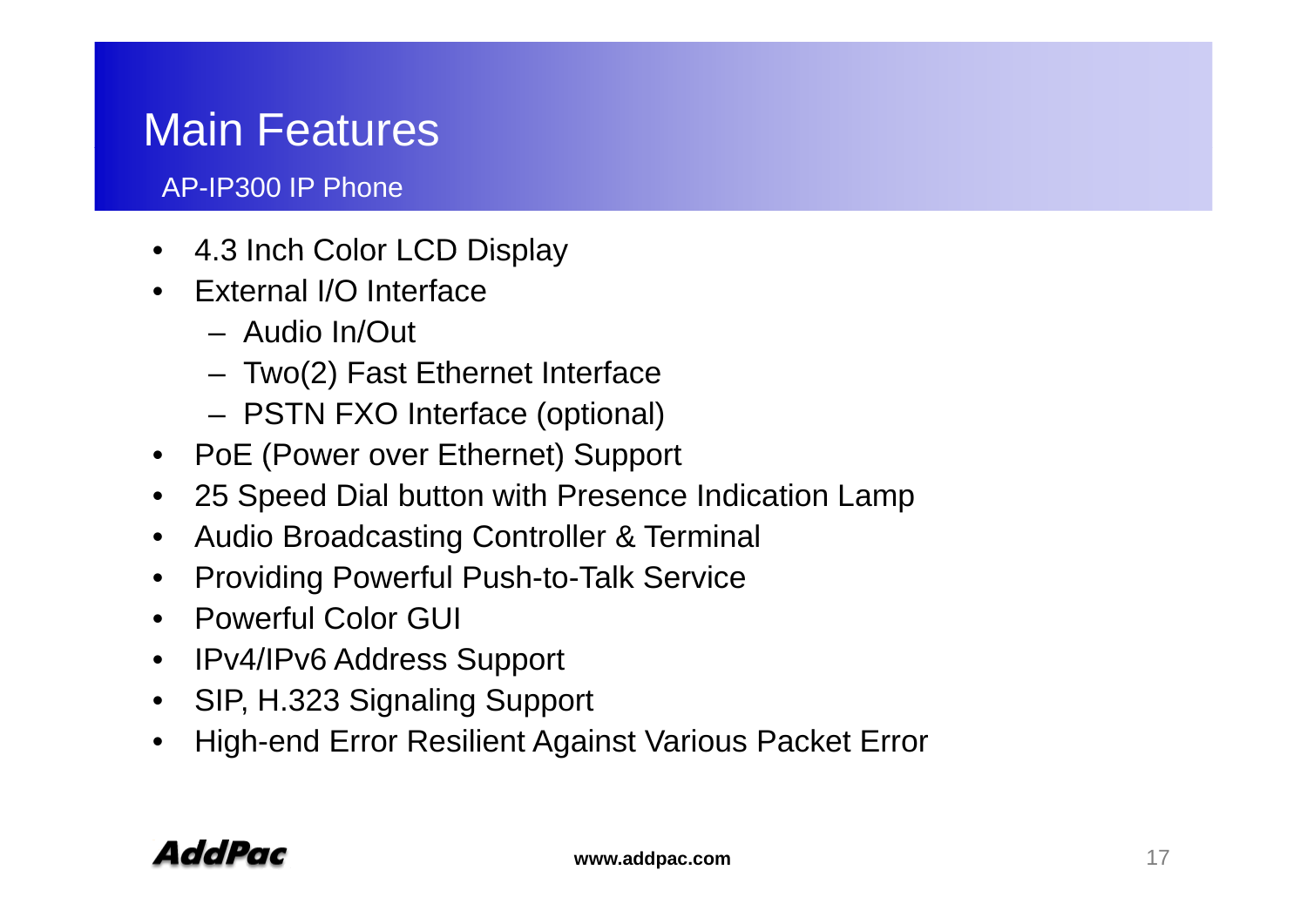### Hardware Specification

- $\bullet$  RISC+DSP Microprocessor Computing Powe r (Dual Processor Architecture)
- •High Quality 4.3 Inch Color LCD Panel
- •• 25 Speed Dial Key & User Presence Indication LED
- • Optional PSTN Backup Interface
	- FXO Interface
- • High quality Audio and Voice Interface
	- Stereo Audio Input Connector
	- Stereo Audio Output Connector
- • Network Interface. . . . . . . . . . .
	- Two(2) 10/100Mbps Fast Ethernet
- • USB Host Mode Interface
	- USB Memory(Flash, HDD), etc
- $\bullet$  Power Supply
	- Power over Ethernet
	- External Power Adaptor (5V, 3A)



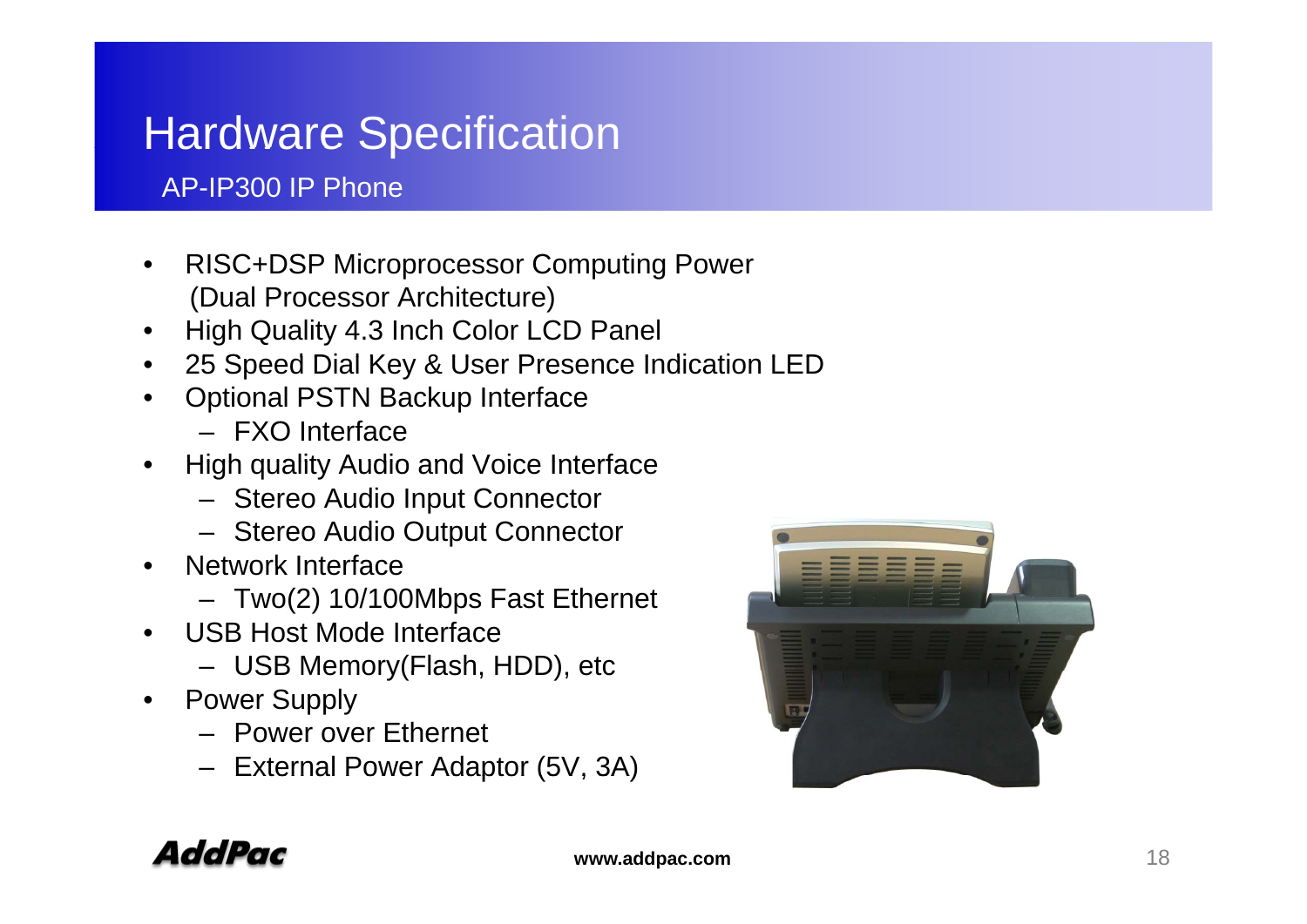### Hardware Specification



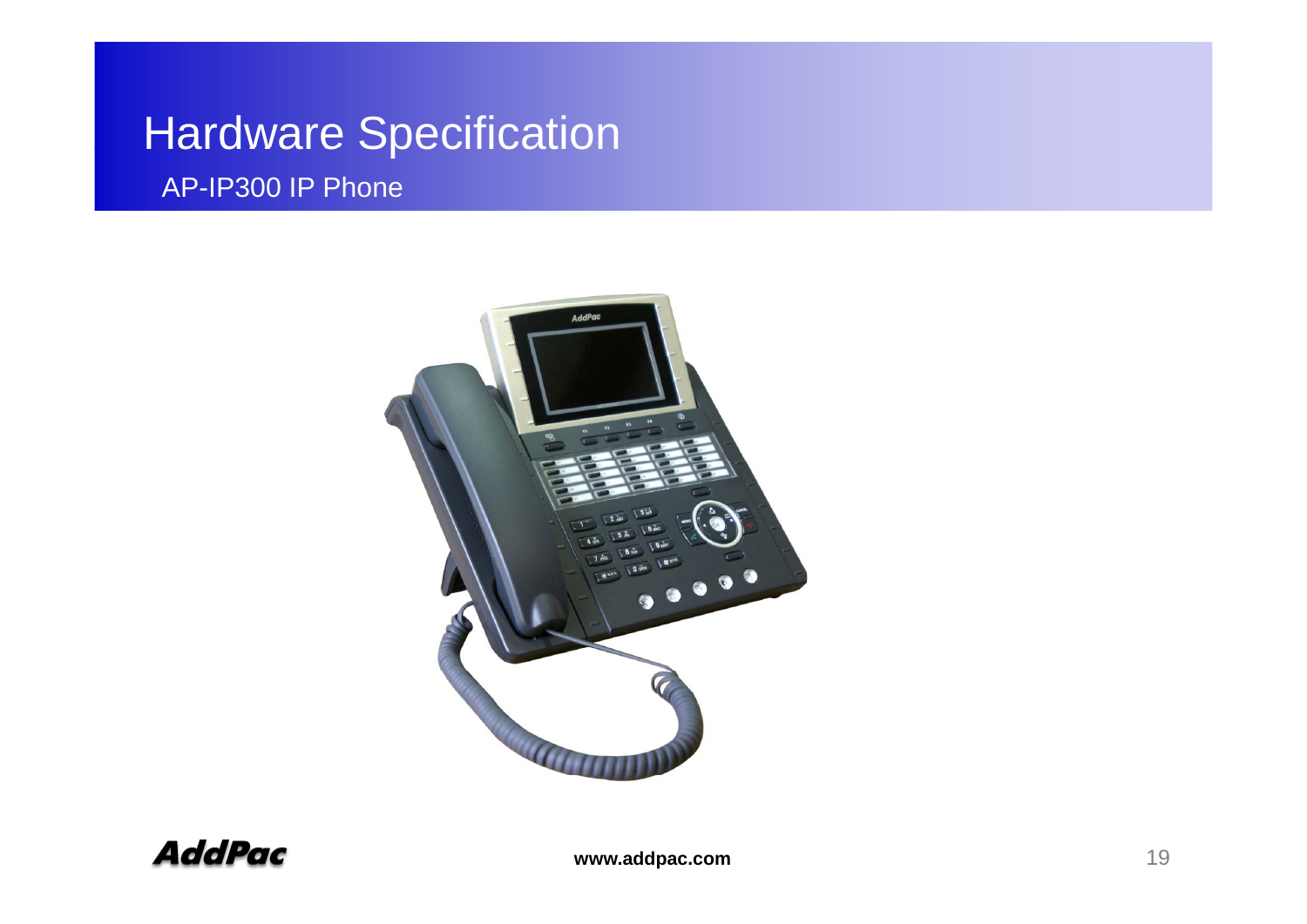

### AP-PT50 Extend Key Box

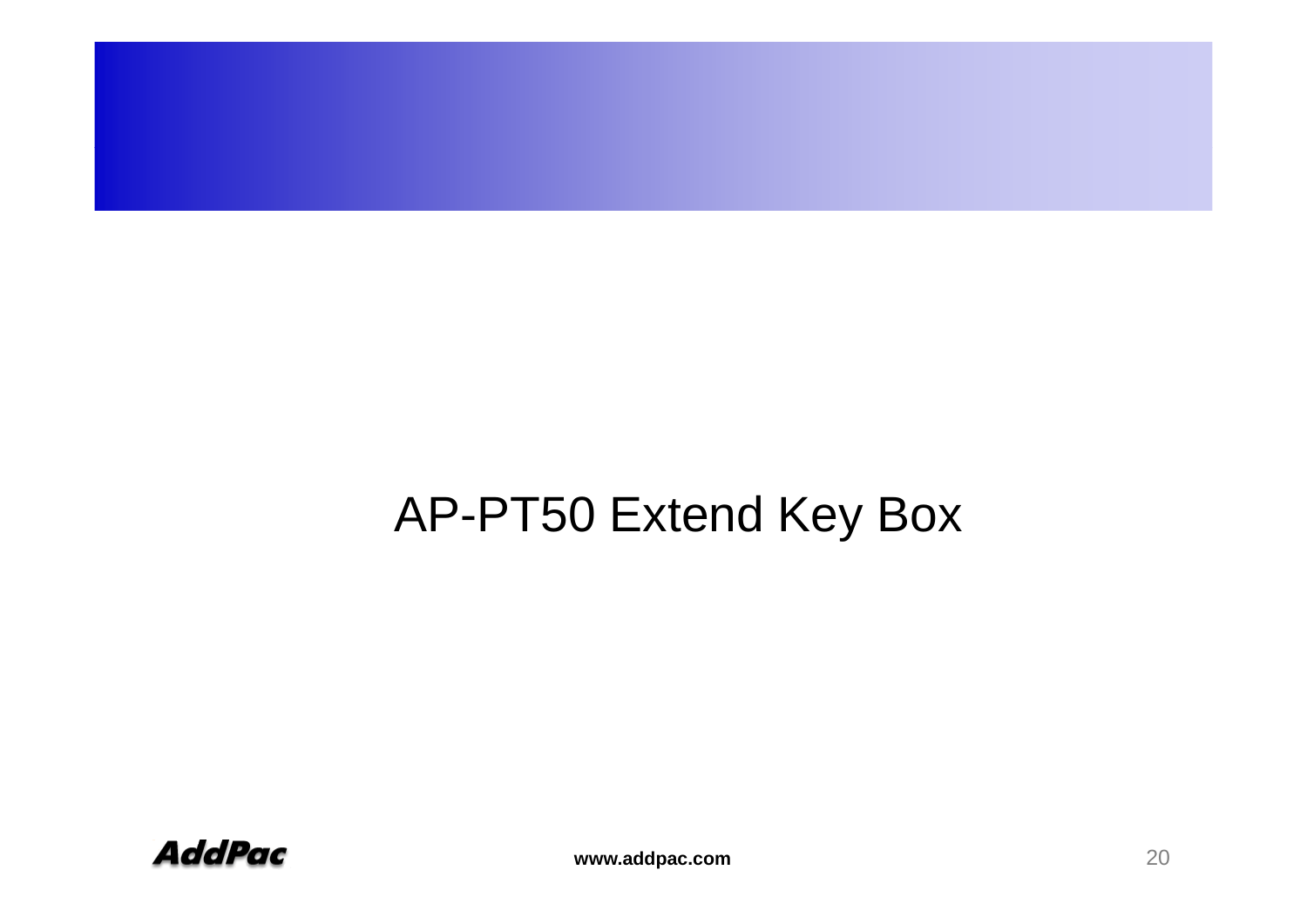### IP Extend Key Pack Comparison Table

| Model                              | AP-PT100                                                 | AP-PT50                                                  | AP-PT20                                             |  |
|------------------------------------|----------------------------------------------------------|----------------------------------------------------------|-----------------------------------------------------|--|
| <b>Service Features</b>            |                                                          |                                                          |                                                     |  |
| Key Type                           | 7 inch LCD Touch Screen                                  | Push Button with User<br>Presence Indication             | Push Button with<br><b>User Presence Indication</b> |  |
|                                    |                                                          | <b>LAMP</b>                                              | <b>LAMP</b>                                         |  |
| <b>Key Number</b>                  | Default: 9(row) x<br>$4$ (column) = 36                   | 60 Key                                                   | 40 Key                                              |  |
| <b>User Presence</b><br>Indication | Support                                                  | LED on,<br>LED off,<br><b>LED Blink</b>                  | LED on,<br>LED off,<br><b>LED Blink</b>             |  |
| <b>Multiple Cascading</b>          | Support                                                  | Support                                                  | Support                                             |  |
| Speaker                            | Support                                                  | Support                                                  | Support                                             |  |
| <b>LAN Port</b>                    | $\overline{2}$                                           | $\overline{2}$                                           | $\overline{2}$                                      |  |
| PoE(Option)                        | Support                                                  | Support                                                  | Support                                             |  |
| Application                        | <b>IP Phone or Video Phone</b><br><b>Extend Key Pack</b> | <b>IP Phone or Video</b><br><b>Phone Extend Key Pack</b> | IP Phone or Video Phone<br><b>Extend Key Pack</b>   |  |

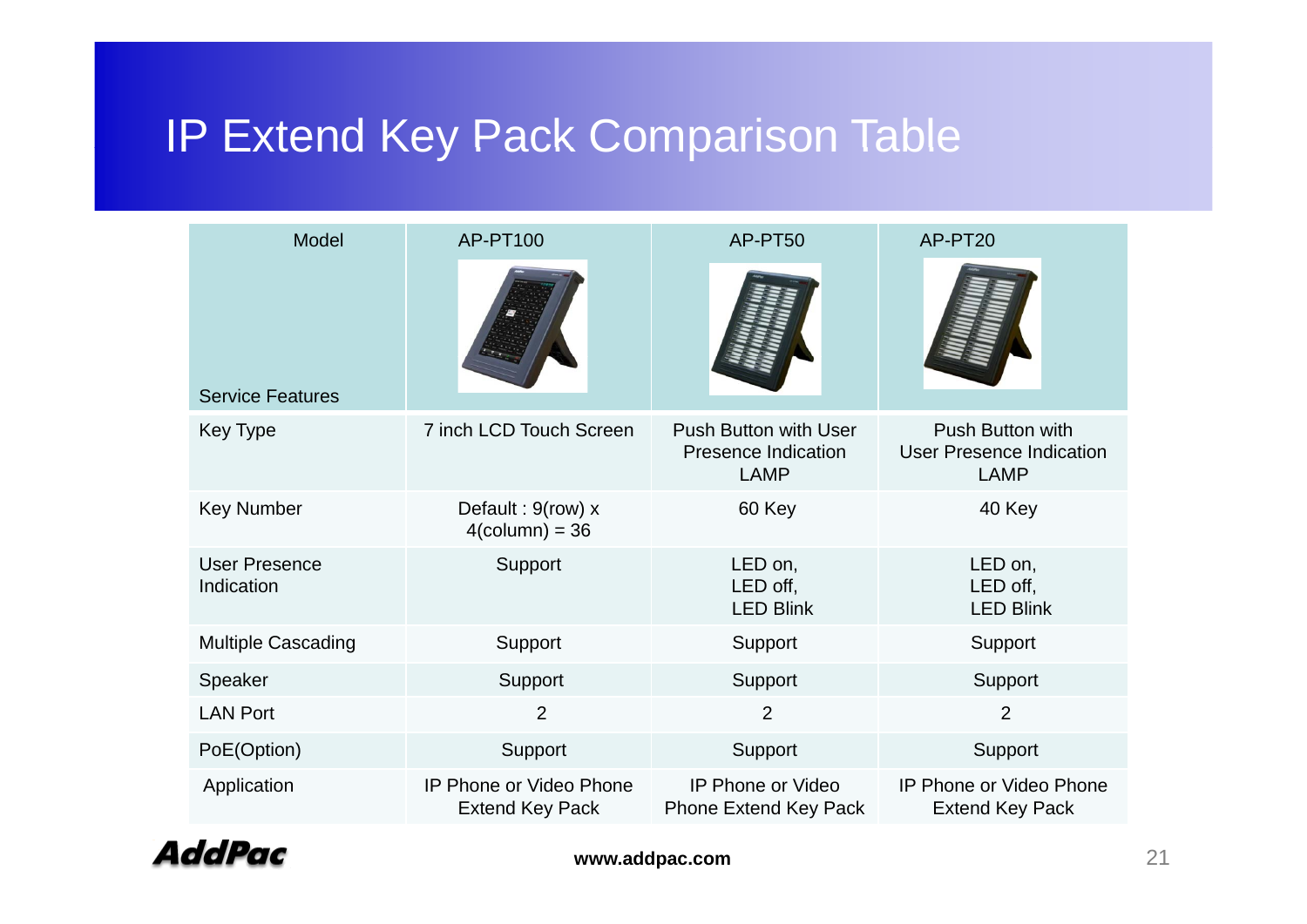### Main Features

AP-PT50 IP Extend Key Pack

- Speed Dialing Terminal with User Presence Indication LAMP
- 60 (3 Column x 20 Row) Speed-Dial Key Buttons
- $\bullet$  Inter-working with IP Terminal, Presence Server, Call Manager
- Multiple Terminal Cascading Feature
- User Presence Indication LED (on, off, blink)
- User Presence Group Feature
- Firmware Upgradeable Architecture
- PoE (Power over Ethernet) Function

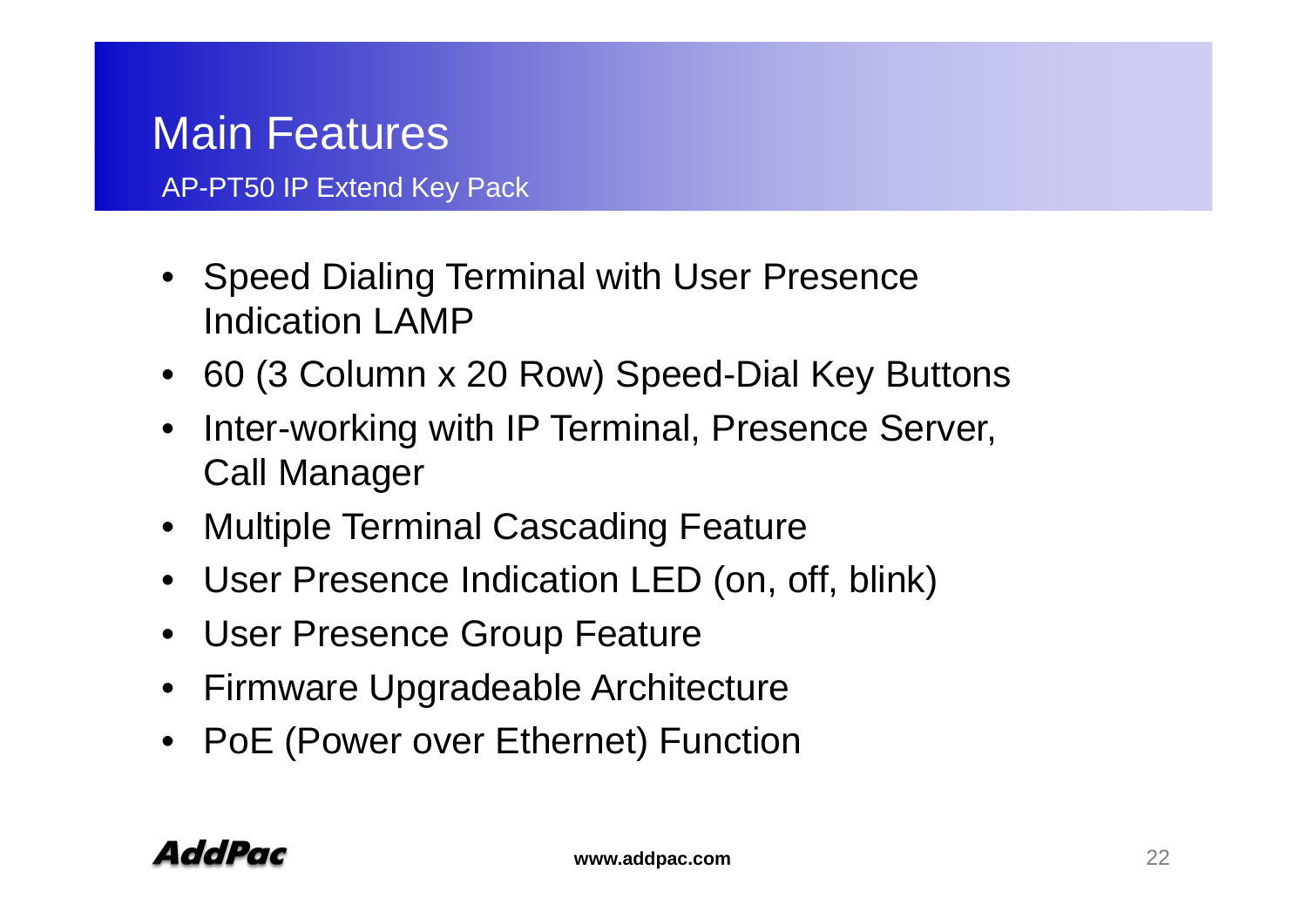### Hardware Specification **Rights** Risc

AP-PT50 IP Extend Key Pack

- RISC+DSP Microprocessor Computing Power
- 60 Speed Dial Key with User Presence LAMP
- Optional PoE (Power over Ethernet) Interface
- Network Interface
	- Two(2) 10/100Mbps Fast Ethernet
- Power Supply
	- Power over Ethernet (Option)
	- External Power Adaptor (5V, 2A)
	- Power Switch
- Connector for Cascading





CPU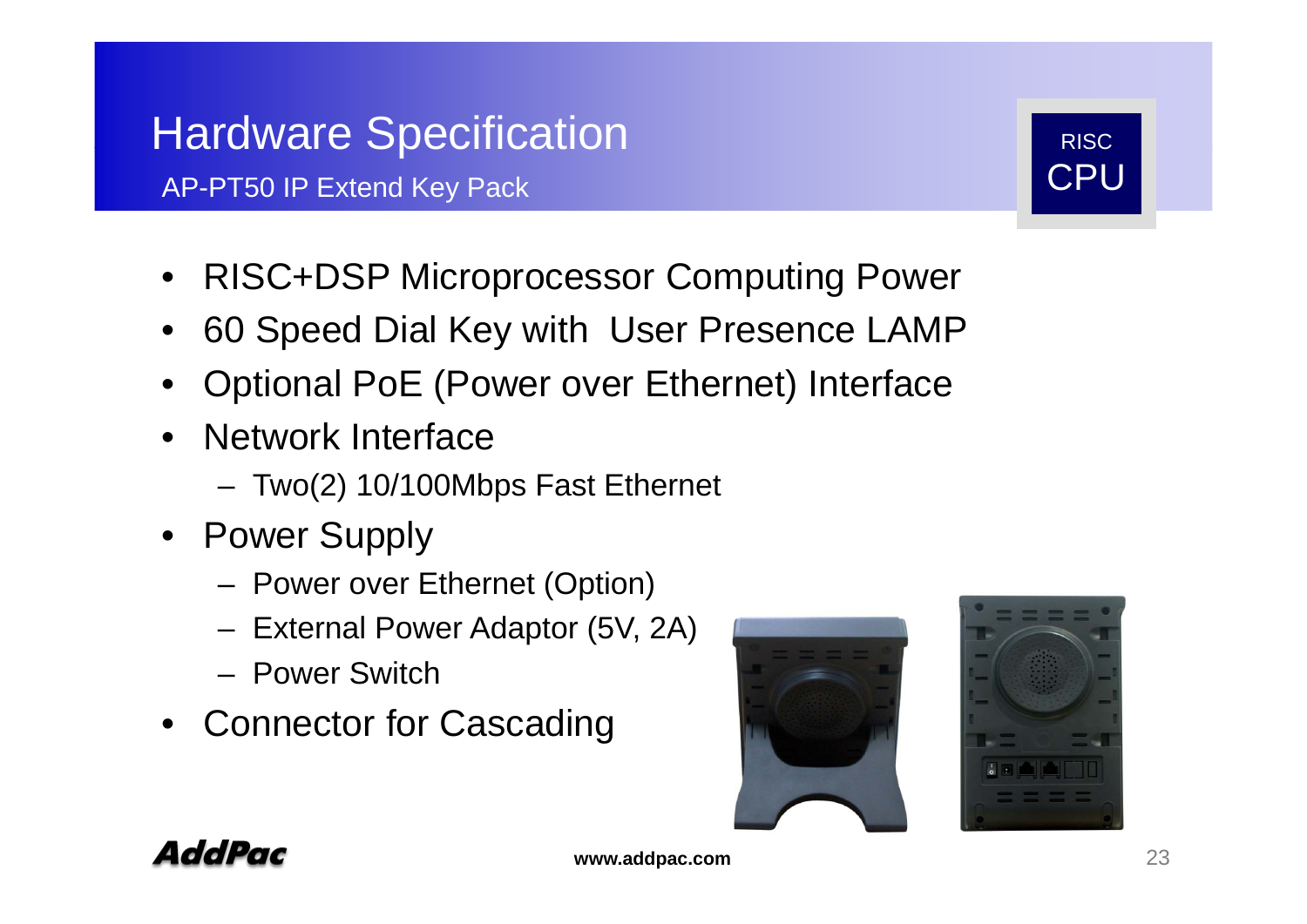#### Hardware SSpecification **Specification**

AP-PT50 IP Extend Key Pack CPU



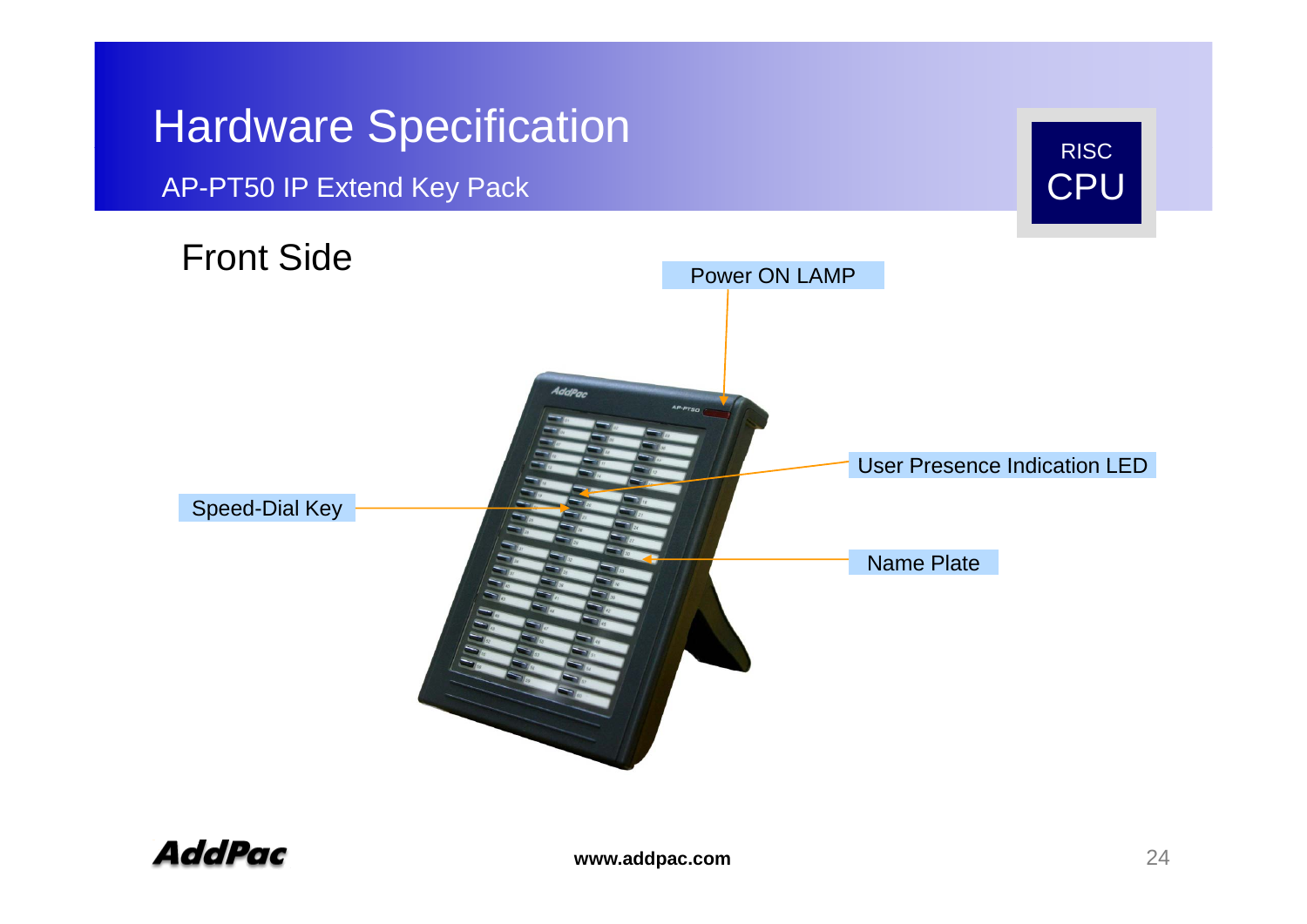### Hardware Specification

AP-PT50 IP Extend Key Pack

#### Back Side





RISC

CPU